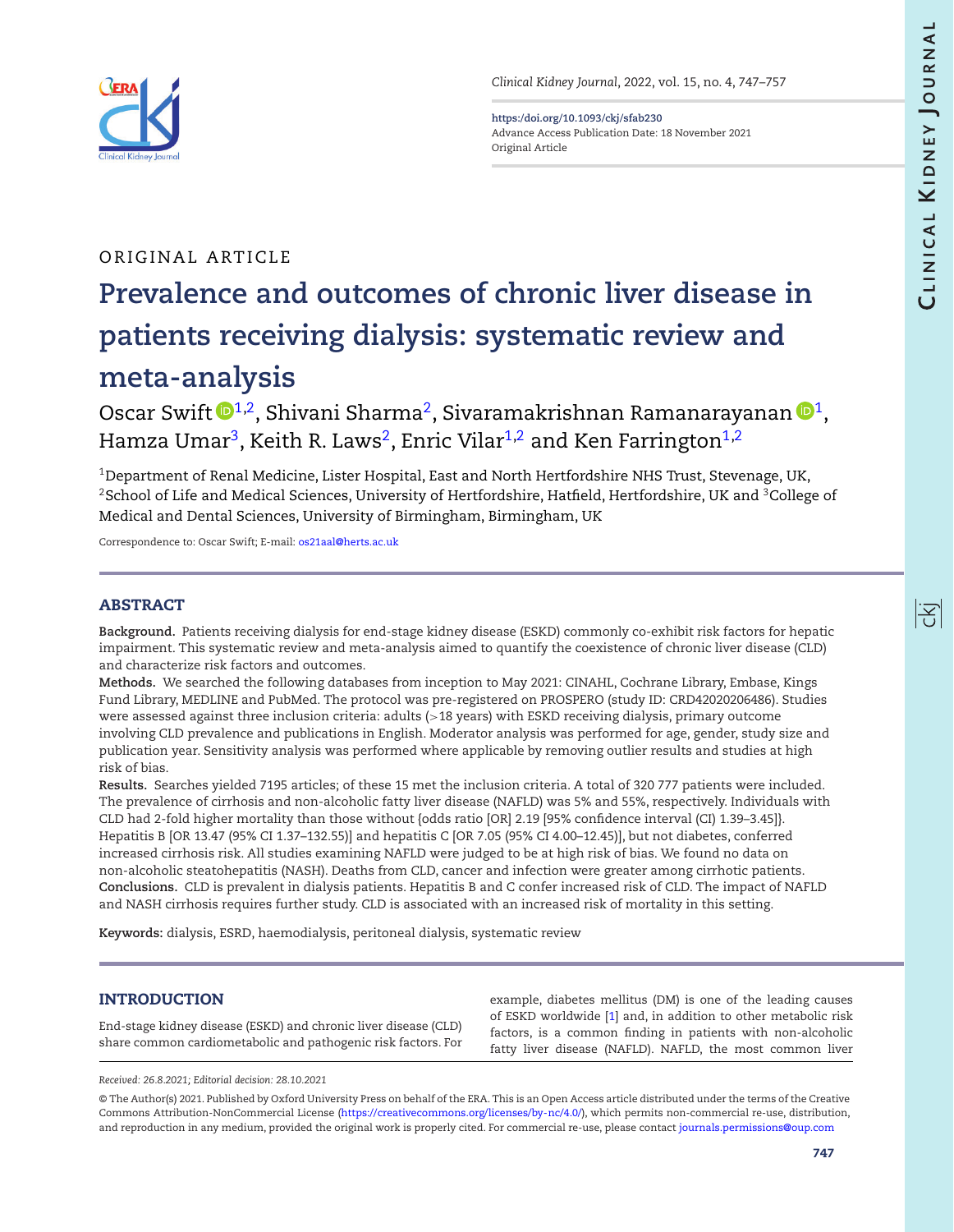disorder in the Western world, affects 17–46% of adults [\[2\]](#page-9-1). NAFLD progresses to non-alcoholic steatohepatitis (NASH) in ∼20% of cases [\[3\]](#page-9-2). NASH can lead to liver fibrosis and cirrhosis [\[4\]](#page-9-3) and, with a increasing prevalence predicted over the next decade, is soon expected to overtake chronic infection with hepatitis B and C as the leading cause of cirrhosis worldwide [\[5–](#page-9-4)[7\]](#page-9-5). Nevertheless, hepatitis B and C remain prevalent particularly within haemodialysis (HD) populations globally despite improvements in infection control, uptake of hepatitis B vaccines and the emergence of novel therapeutic options for hepatitis C [8-[10\]](#page-9-7).

The prevalence of combined advanced liver and kidney impairment is increasing, as evidenced by increasing numbers of simultaneous liver–kidney transplant referrals over the past 2 decades [\[11\]](#page-9-8). This is partly due to increased emphasis on kidney impairment in liver transplant scoring systems, but the increasing prevalence of liver and kidney disease in the context of DM and obesity is also a probable contributor.

Despite the increasing burden of combined liver and kidney dysfunction, relatively little attention has been paid to this patient group, despite high risks of haemodynamic instability,malnutrition, bleeding and infection [\[12\]](#page-9-9). The primary aim of this systematic review and meta-analysis was to summarize available evidence on the prevalence of CLD in patients treated with dialysis. It also assessed known aetiological factors, severity of CLD and clinical outcomes. This is the first systematic review and meta-analysis to evaluate CLD not limited to viral hepatitis and outcomes in dialysis patients.

#### **MATERIALS AND METHODS**

The systematic review and meta-analyses were performed according to the Preferred Reporting Items for Systematic Reviews and Meta-Analyses guidelines [\[13\]](#page-10-0). The methods were preregistered on PROSPERO (study ID: CRD42020206486).

#### **Search strategy and review process**

The search strategy is available from https://www.crd.york.ac. [uk/PROSPEROFILES/206486\\_STRATEGY\\_20201008.pdf. In brief, a](https://www.crd.york.ac.uk/PROSPEROFILES/206486_STRATEGY_20201008.pdf) combination of terms for ESKD, HD, peritoneal dialysis (PD), liver disease and outcomes was used. Articles were searched across the following databases from inception until 4 May 2021: CINAHL, Cochrane Library, Embase, Kings Fund Library, MEDLINE and PubMed. A total of 7181 records were retrieved with a further 14 identified through lateral searches. After removing duplicates, 5808 papers were screened by the first author against the following inclusion criteria: adults (>18 years) with ESKD treated with dialysis, primary outcome related to the prevalence of CLD (defined as the presence of hepatic inflammation, steatosis, fibrosis or cirrhosis) and publication in English.

A total of 93 articles were selected for full-text review. Two authors (O.S. and S.R.) screened articles independently for consensus on inclusion. Discrepancies were resolved through discussion with members of the study team (S.S. and K.F.). A total of 15 studies met the inclusion criteria and were used in the analysis [\[14](#page-10-1)[–28\]](#page-10-2) (see Figure [1\)](#page-2-0). Detailed reasons for exclusion were noted.

Baseline study data summarizing study characteristics are outlined in Table [1.](#page-3-0) All data extracted are incorporated into this article and the online supplementary material.

#### **Outcome measures**

The primary clinical outcome measure of interest was the prevalence of CLD among patients treated with dialysis. Other secondary outcome measures included differences in mortality rates of patients treated with dialysis both with and without coexistent CLD and differences in mortality from cardiovascular disease, infection, malignancy and liver disease. Other prespecified measurements of interest included rates of comorbidities associated with an increased risk of CLD (DM, obesity and viral hepatitis), the proportion of patients with systemic inflammation, anaemia and depression and the underlying aetiology and severity of liver disease.

#### **Risk of bias assessment**

Risk of bias assessment was performed by two authors (O.S. and H.U.) independently using the Newcastle–Ottawa Scale (NOS) as recommended by Cochrane [\[29,](#page-10-3) [30\]](#page-10-4). This tool includes assessment of the quality of patient selection, comparability and exposure. Results were then discussed and discrepancies were resolved by consensus.

#### **Statistical methods**

Data analysis was undertaken using Review Manager 5 software, version 5.4 (Cochrane Collaboration, London, UK) and Meta-Essentials: workbooks for meta-analysis, version 1.5 (Erasmus Research Institute of Management, Rotterdam, The Netherlands) [\[31\]](#page-10-5). All relevant data from individual studies were extracted and pooled manually. A random effects model was applied to the data undergoing meta-analysis in order to account for heterogeneity and the impact of differing sample sizes within the populations of interest [\[32\]](#page-10-6). Data pertaining to clinical outcomes were handled using odds ratios (ORs) with 95% confidence intervals (CIs). Statistical heterogeneity between combined studies was measured using the  $I^2$  test, which defines the percentage of total variation across studies due to heterogeneity rather than chance [\[33\]](#page-10-7). Levels of heterogeneity are typically defined as follows: low (<25%), moderate (25–75%) and high (>75%). Moderator analysis was performed for age, gender, study size and year of publication only, due to insufficient data on other shared risk factors. Sensitivity analyses were performed where applicable by removing outlier results and studies at high risk of bias to assess the robustness of synthesized results.

## **RESULTS**

#### **Study and patient characteristics**

This meta-analysis selected 15 studies published between 1992 and 2021 (Figure [1\)](#page-2-0). Baseline study characteristics are outlined in Table [1.](#page-3-0) Six studies were performed in East Asia [\[15,](#page-10-8) [16,](#page-10-9) [20–](#page-10-10)[22,](#page-10-11) [28\]](#page-10-2), five in Europe [\[14,](#page-10-1) [17,](#page-10-12) [19,](#page-10-13) [25,](#page-10-14) [26\]](#page-10-15), two in the USA [\[18,](#page-10-16) [24\]](#page-10-17) and one in North Africa [\[27\]](#page-10-18). One study was multinational [\[23\]](#page-10-19). Follow-up ranged from 1 to 15 years (two studies were cross-sectional). The number of included patients was 320 777. The mean age of participants ranged from 49 to 71 years. The proportion of male participants ranged from 43 to 68%. Only two studies [\[18,](#page-10-16) [23\]](#page-10-19) described participant ethnicity. Seven studies [\[14,](#page-10-1) [18,](#page-10-16) [19,](#page-10-13) [25](#page-10-14)[–28\]](#page-10-2), including the largest study involving 291 663 patients drawn from a 5% random sample of US Medicare beneficiaries [\[18\]](#page-10-16), involved HD patients only; four [\[17,](#page-10-12) [20,](#page-10-10) [22,](#page-10-11) [24\]](#page-10-17) involved (PD) patients only. The remaining four studies [\[15,](#page-10-8) [16,](#page-10-9) [21,](#page-10-20) [23\]](#page-10-19) involved both PD and HD patients. Three studies evaluated patients on dialysis with NAFLD [\[25–](#page-10-14)[27\]](#page-10-18). The remaining studies evaluated patients with cirrhosis. A total of 21 523 patients had cirrhosis. Information on cirrhosis diagnosis came from abstraction from coding records, patient databases and clinical notes in 98% and from review of histological, clinical or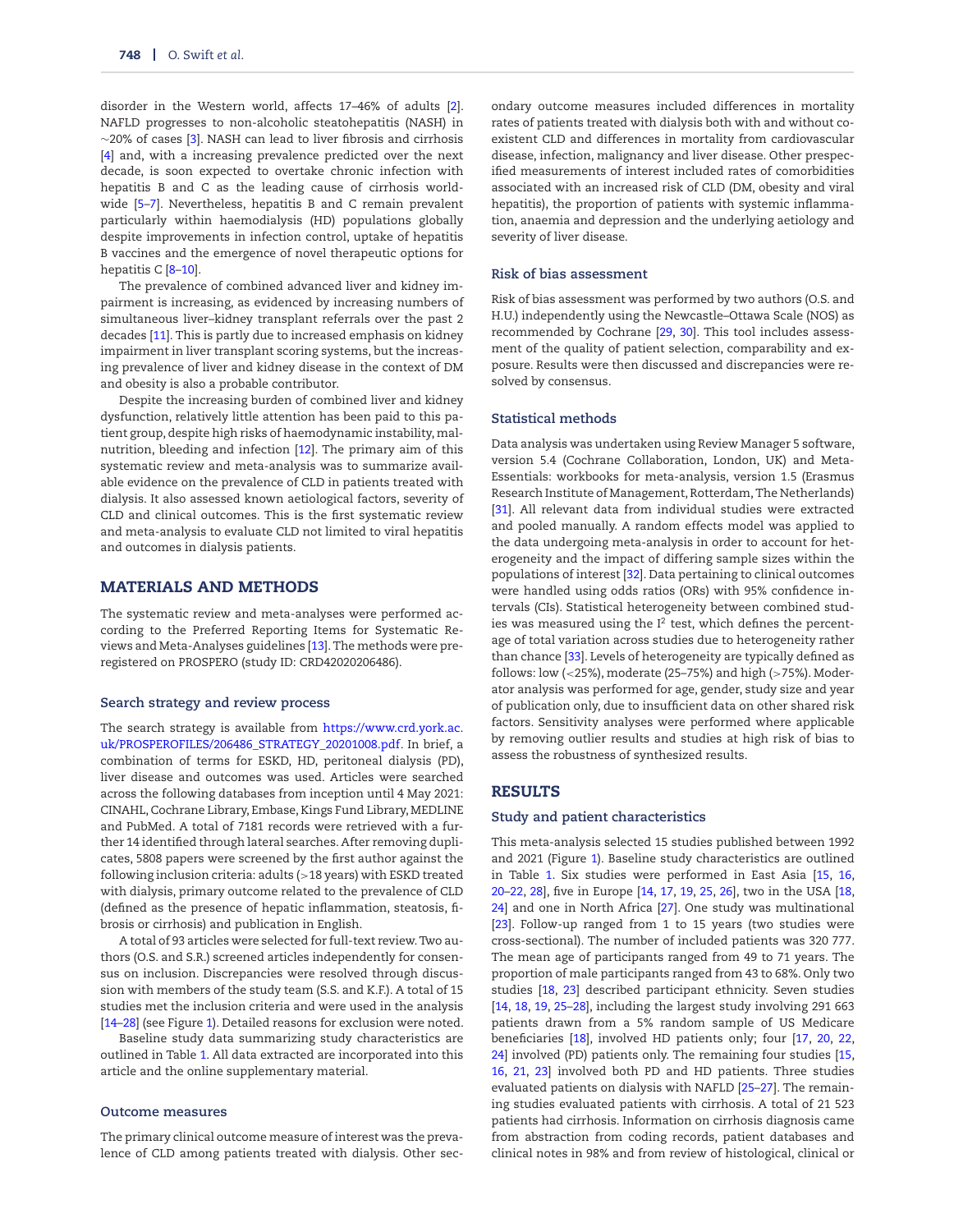<span id="page-2-0"></span>

**FIGURE 1:** Study selection flowchart.

radiological findings in 2%. NAFLD was identified in 119 patients based on ultrasound or FibroScan imaging findings.

# **Risk of bias**

Risk of bias was assessed using the NOS (Supplemental Tables S1–S3). Eleven studies were of high quality, with a score ≥7. Four scored  $\leq 6$  [\[24](#page-10-17)-27] and therefore were at high risk of exhibiting bias. Sensitivity analyses were performed, where applicable, to examine data excluding studies exhibiting high risk of bias (Supplemental Table S4). All studies evaluating NAFLD exhibited a high risk of bias.

# **Prevalence of CLD among patients with ESKD receiving dialysis**

The prevalence of cirrhosis ranged from 2 to 11%. The overall pooled prevalence of cirrhosis across studies using a random effects model was 5% (Figure [2\)](#page-6-0). There was no significant difference in prevalence between those treated with HD (5%) and PD (5%). Sensitivity analyses performed excluding outlier, case– control and case series studies did not yield significantly different results (Supplemental Figure S3 and Supplemental Table S4). Seven studies assessed cirrhosis severity [\[14,](#page-10-1) [15,](#page-10-8) [17,](#page-10-12) [20–](#page-10-10)[22,](#page-10-11) [24\]](#page-10-17). A total of 60% had Child–Pugh A, 23% Child–Pugh B and 17% Child–Pugh C cirrhosis (Table [2\)](#page-6-1). Cirrhosis aetiology was only available from a minority of studies but was pooled from the six studies where there were available data [\[15,](#page-10-8) [17,](#page-10-12) [19,](#page-10-13) [21,](#page-10-20) [22,](#page-10-11) [24\]](#page-10-17). A total of 35% had cirrhosis secondary to hepatitis B, 32% secondary to hepatitis C and 17% secondary to alcohol-related liver disease. The aetiology of cirrhosis was undefined in 15% of patients across these six studies (Table [3\)](#page-7-0). Heterogeneity across these studies was high  $(I^2 = 98\%)$ . Sensitivity analyses excluding studies at high risk of bias did not yield significantly different results in terms of the severity and aetiology of cirrhosis or heterogeneity (Supplemental Table S4).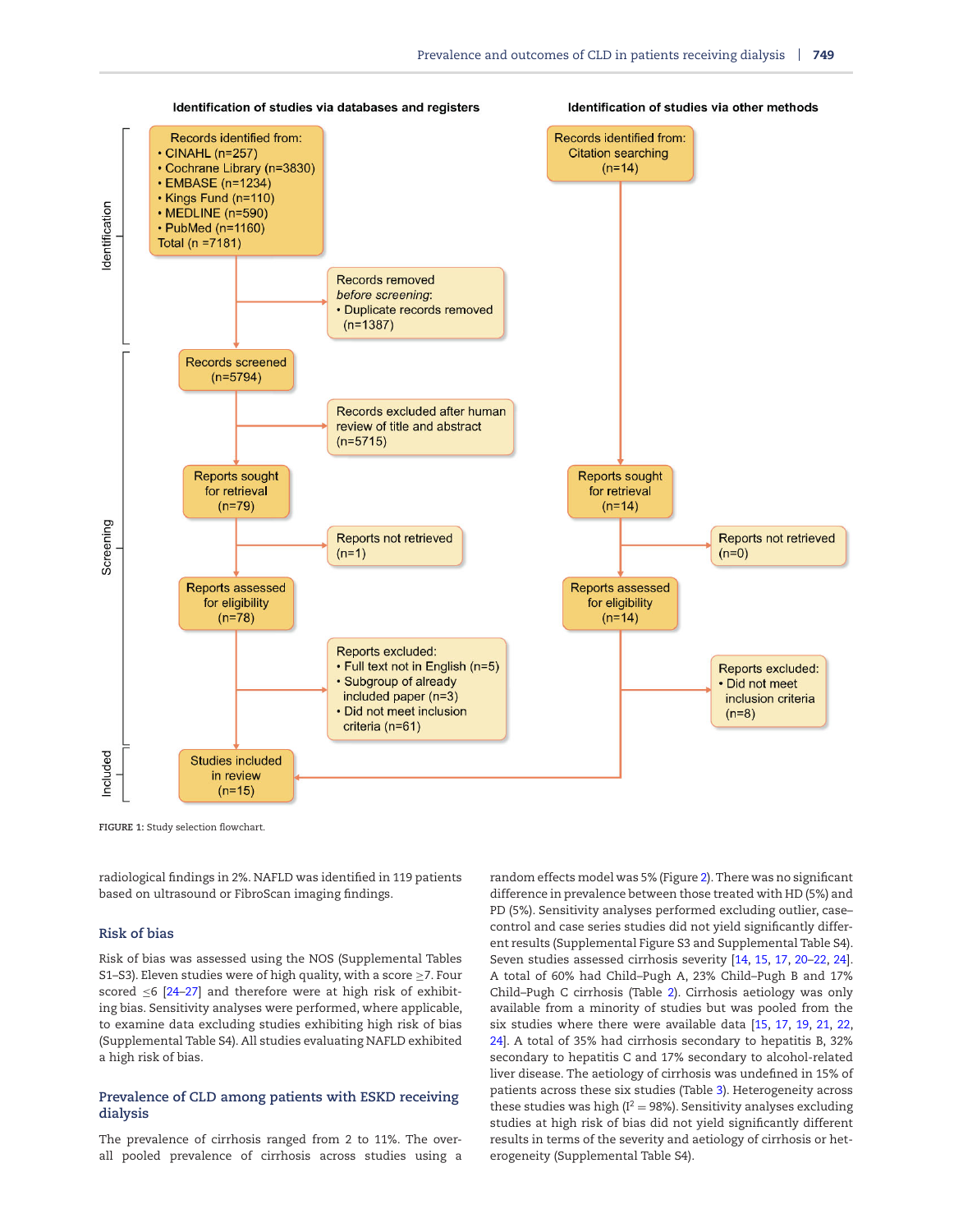| Study                      | Country           | follow-up<br>Length of                          | period<br>Study | Population<br>source                                                                                                                              |                                    | included,<br>Patients<br>$\approx$ | (years)<br>Age | Male<br>(%) | Demographics<br>Ethnicity                                                                 | 요<br>(%) | (%)<br>E | design<br>Study          | Inclusion criteria Exclusion criteria                              |                                                                                                        | disease diagnosis<br>Method of liver                           |
|----------------------------|-------------------|-------------------------------------------------|-----------------|---------------------------------------------------------------------------------------------------------------------------------------------------|------------------------------------|------------------------------------|----------------|-------------|-------------------------------------------------------------------------------------------|----------|----------|--------------------------|--------------------------------------------------------------------|--------------------------------------------------------------------------------------------------------|----------------------------------------------------------------|
| Artru 2019                 | France            | 2 years                                         | 2000-2014       | database, Nord<br>All patients in<br>Pas du Calais<br>Nephronor                                                                                   | population<br>Regional             | 7658                               | 70.5           | 58.1        | described<br>Not                                                                          | 100      | $\circ$  | Cohort<br>study          | >18 years, HIV<br>negative, no<br>transplant<br>previous           | None described                                                                                         | Histological,<br>radiological<br>clinical or<br>findings       |
| Chien 2012                 | Taiwan            | 7.6 years<br>(PD) 6.9<br>(HD)                   | 1999-2008       | Health Insurance<br>Taiwan National<br>Database<br>Research                                                                                       | population<br>database<br>National | 12054                              | 59.5           | 46.6        | described<br>Not                                                                          | 93.7     | 6.3      | Cohort<br>study          | -90 days on<br>>18 years,<br>dialysis                              | follow up), multiple<br>modality switches<br>(prior to or during<br>Kidney transplant                  | ICD-9 CM codes                                                 |
| 2016 [15]<br>Che-Yi        | China             | 6 years                                         | 2004-2013       | China Medical<br>University<br>Hospital                                                                                                           | Single hospital<br>population      | 425ª                               | 62.5           | 64.7        | described<br>Not                                                                          | 80       | 20       | Cohort<br>study          | $>3$ months on<br>dialysis                                         | Patients receiving<br>HDF                                                                              | ICD-9 CM codes                                                 |
|                            | Taiwan            | Up to 15<br>years                               | 1996-2011       | Health Insurance<br>National Health<br>Illness Patients<br>of the Taiwan<br>Catastrophic<br>Longitudinal<br>Database for<br>Research<br>institute | population<br>database<br>National | 1395 <sup>c</sup>                  | 60.3           | 62.1        | described<br>Not                                                                          | 80       | 20       | Cohort<br>study          | ESKD with liver<br>cirrhosis                                       | None described                                                                                         |                                                                |
| Deshpande USA<br>2019 [18] |                   | 1 year                                          | 2005-2016       | outpatient care<br>sample of USA<br>beneficiaries<br>inpatient or<br>5% random<br>Medicare<br>receiving                                           | population<br>database<br>National | 291663                             | 67.3           | 55          | 1.4% Native<br>55% White,<br>Asian, 5.8%<br>Black, 3.0%<br>American<br>Hispanic,<br>32.5% | 100      | $\circ$  | Cohort<br>study          | with HCV infec-<br>tion/cirrhosis<br>ESKD treated<br>with dialysis | None described                                                                                         | ICD-9 or ICD-10 CM<br>codes                                    |
| De Vecchi<br>2002 [17]     | Italy             | (controls)<br>3.2 years<br>$(CLD)$ 2.8<br>years | 1985-1999       | University of<br>Department,<br>Nephrology<br>Milan                                                                                               | Single hospital<br>population      | 62 <sup>d</sup>                    | 57.3           | 67.7        | described<br>Not                                                                          | $\circ$  | 100      | control<br>study<br>Case | ESKD treated<br>with PD                                            | None described                                                                                         | Histological,<br>radiological<br>clinical or<br>findings       |
| Espinosa<br>2001 [19]      | Spain             | 8 years                                         | 1992-1999       | 5 dialysis units,<br>Cordoba                                                                                                                      | population<br>Regional             | 175                                | 53.2           | 53.1        | described<br>Not                                                                          | 100      | $\circ$  | Cohort<br>study          | Treatment with<br>thrice weekly<br>standard HD                     | $<$ 6 months on HD,<br>initially but then<br>hepatitis, HbeAg<br>HCV negative<br>developed<br>positive | <b>Histological</b><br>radiological<br>clinical or<br>findings |
|                            | Huang 2011 Taiwan | (controls)<br>3.3 years<br>$(CLD)$ 2.6<br>years | 1984-2008       | Veterans General<br>Department of<br>Nephrology,<br>Taichung<br>Hospital                                                                          | Single hospital<br>population      | 90 <sup>e</sup>                    | 48.9           | 43.3        | described<br>Not                                                                          | $\circ$  | 100      | control<br>study<br>Case | ESKD treated<br>with PD                                            | None described                                                                                         | Histological,<br>radiological<br>clinical or<br>findings       |

<span id="page-3-0"></span>**Table 1. Study and participant characteristics**

Table 1. Study and participant characteristics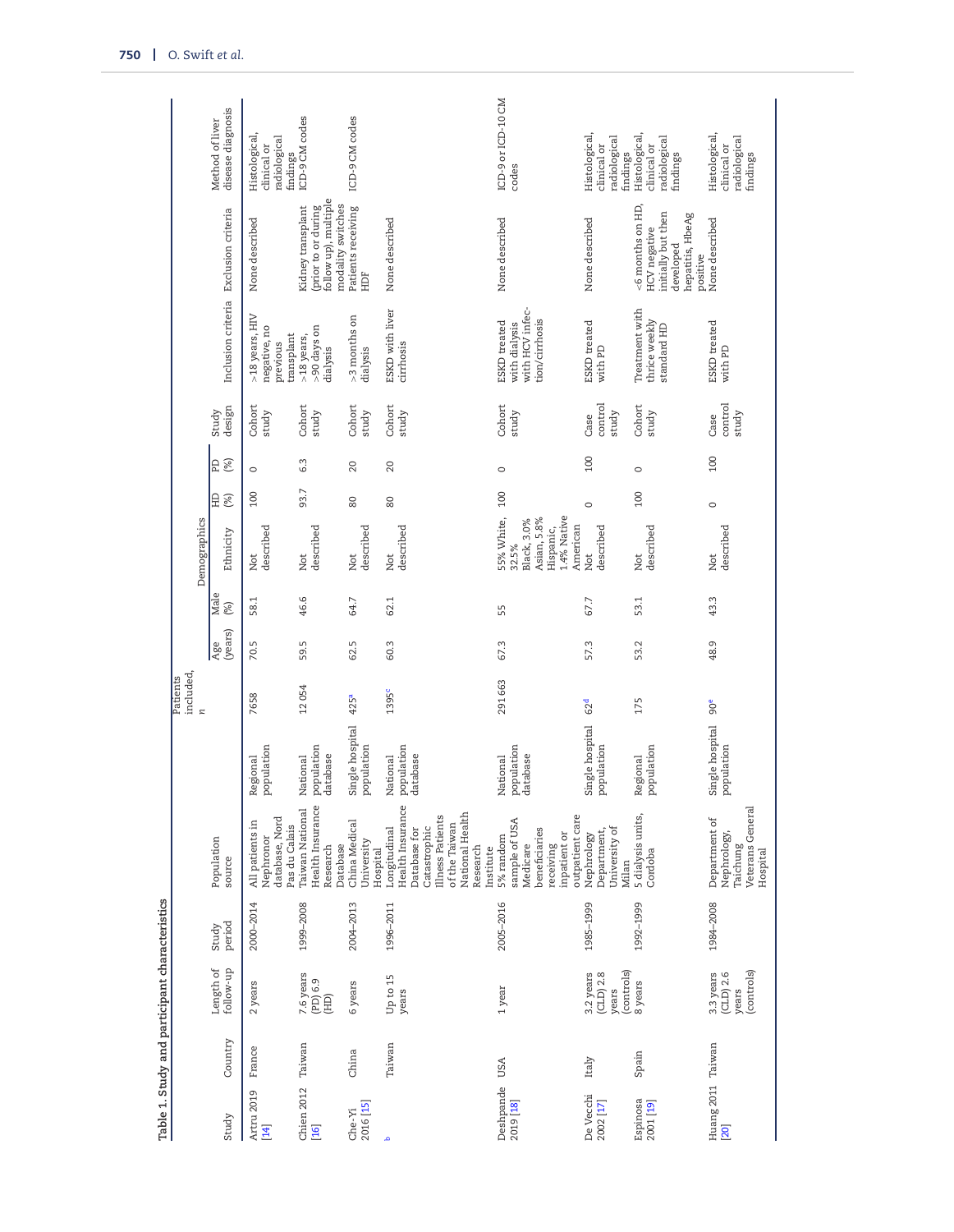| Table 1. Continued       |                |                                                 |                  |                                                                                      |                                    |                      |                    |                    |                    |          |          |                              |                                                                      |                                                                                                                                                                                                                             |                                                                           |
|--------------------------|----------------|-------------------------------------------------|------------------|--------------------------------------------------------------------------------------|------------------------------------|----------------------|--------------------|--------------------|--------------------|----------|----------|------------------------------|----------------------------------------------------------------------|-----------------------------------------------------------------------------------------------------------------------------------------------------------------------------------------------------------------------------|---------------------------------------------------------------------------|
|                          |                |                                                 |                  |                                                                                      |                                    | included<br>Patients |                    |                    |                    |          |          |                              |                                                                      |                                                                                                                                                                                                                             |                                                                           |
|                          |                |                                                 |                  |                                                                                      |                                    | $\mathbf{z}$         |                    |                    | Demographics       |          |          |                              |                                                                      |                                                                                                                                                                                                                             |                                                                           |
| Study                    | Country        | Length of<br>follow-up                          | period<br>Study  | Population<br>source                                                                 |                                    |                      | (years)<br>Age     | Male<br>(%)        | Ethnicity          | 요<br>(%) | (%)<br>E | design<br>Study              |                                                                      | Inclusion criteria Exclusion criteria                                                                                                                                                                                       | disease diagnosis<br>Method of liver                                      |
| Kim 2016<br>$[21]$       | South<br>Korea | (controls)<br>$2.9$ years<br>(CLD) 3.2<br>years | 2000-2011        | Medical Center,<br>University Gil<br>Gachon<br>Korea                                 | Single hospital 1069<br>population |                      | 55                 | 56                 | described<br>Not   | 69.4     | 30.6     | Cohort<br>study              | ESKD treated<br>with dialysis                                        | <18 years, recovery<br>transplant during<br>follow-up period,<br>function, kidney<br>medical records<br>of native kidney<br>incomplete                                                                                      | radiological<br>Clinical or<br>findings                                   |
| Lee 2017<br>$[22]$       | South<br>Korea | (controls)<br>(LLD) 6.4<br>4.8 years<br>years   | 2007-2014        | Hospital, Busan<br>University<br>Dong-A                                              | single hospital<br>population      | 295                  | 59.1               | S9                 | described<br>Not   | $\circ$  | 100      | control<br>study<br>Case     | catheter in situ<br>>18 years, PD                                    | prior to treatment<br>with PD<br>HD catheter sited                                                                                                                                                                          | Histological,<br>radiological<br>clinical or<br>findings                  |
| 1996 [23]<br>Marcelli    | USA            | Up to 5<br>years                                | 1986-1991        | US Renal Data<br>System                                                              | population<br>database<br>National | 2900                 | 59.9               | 53.7               | White only         | 78.8     | 21.2     | Cohort<br>study              | starting dialysis<br>White patients                                  | Patients who died<br>within 30 days of<br>starting RRT                                                                                                                                                                      | USRDS database                                                            |
|                          | Italy          | S<br>Up to<br>years                             | 1986-1991        | Dialysis and<br>Transplant<br>Lombardi<br>Registry                                   | population<br>Regional             | 1296                 | 55.9               | 62.1               | White only         | 69.3     | 30.7     | Cohort<br>study              | starting dialysis<br>White patients                                  | Patients who died<br>within 30 days of<br>starting RRT                                                                                                                                                                      | RLDT database                                                             |
| 1992 [24]<br>Marcus      | USA            | 2.1 years                                       | 1980-1990        | University of<br>Nephrology,<br>Division of<br>Michigan                              | Single hospital<br>population      | ზ<br>თ               | Not de-<br>scribed | Not de-<br>scribed | described<br>Not   | $\circ$  | 100      | series<br>Case               | ascites at time of<br>Chronic liver<br>disease and<br>starting PD    | None described                                                                                                                                                                                                              | Histological,<br>radiological<br>clinical or<br>findings                  |
| Mikolasevic<br>2015 [25] | Croatia        | 1.5 years                                       | specified<br>Not | Transplantation,<br>Department of<br>Dialysis and<br>Nephrology,<br>Kidney<br>Rijeka | Single hospital<br>population      | 94                   | 69.1               | 54.3               | described<br>Not   | 100      | $\circ$  | Cohort<br>study              | thrice weekly HD<br>4-5 h per session<br>Treatment with              | medications, failed<br>transplant during<br>abuse, other liver<br>elastography, AKI<br>infection, alcohol<br>follow-up period<br>Active HBV/HCV<br>cancer, kidney<br>or metastatic<br>hepatotoxic<br>transient<br>diseases, | elastography<br>Transient                                                 |
| Stolic 2016<br>[26]      | Serbia         | sectional<br>Cross-<br>study                    | specified<br>Not | Clinical Center<br>HD patients at<br>Kragujevac                                      | Single hospital<br>population      | 72                   | All > 65           | 56.9               | Not de-<br>scribed | 100      | $\circ$  | sectional<br>Cross-<br>study | >65 years, ESKD<br>treated with HD,<br>previous liver<br>USS imaging | with hepatotrophic<br>virus, DM, previous<br><3 months on HD,<br>months, infection<br>$BMI > 30$ , statin/<br>hospitalization<br>glucocorticoid<br>within last 6<br>HPB surgery,<br>therapy                                 | right kidney/spleen<br>USS comparison of<br>echogenicity of<br>with liver |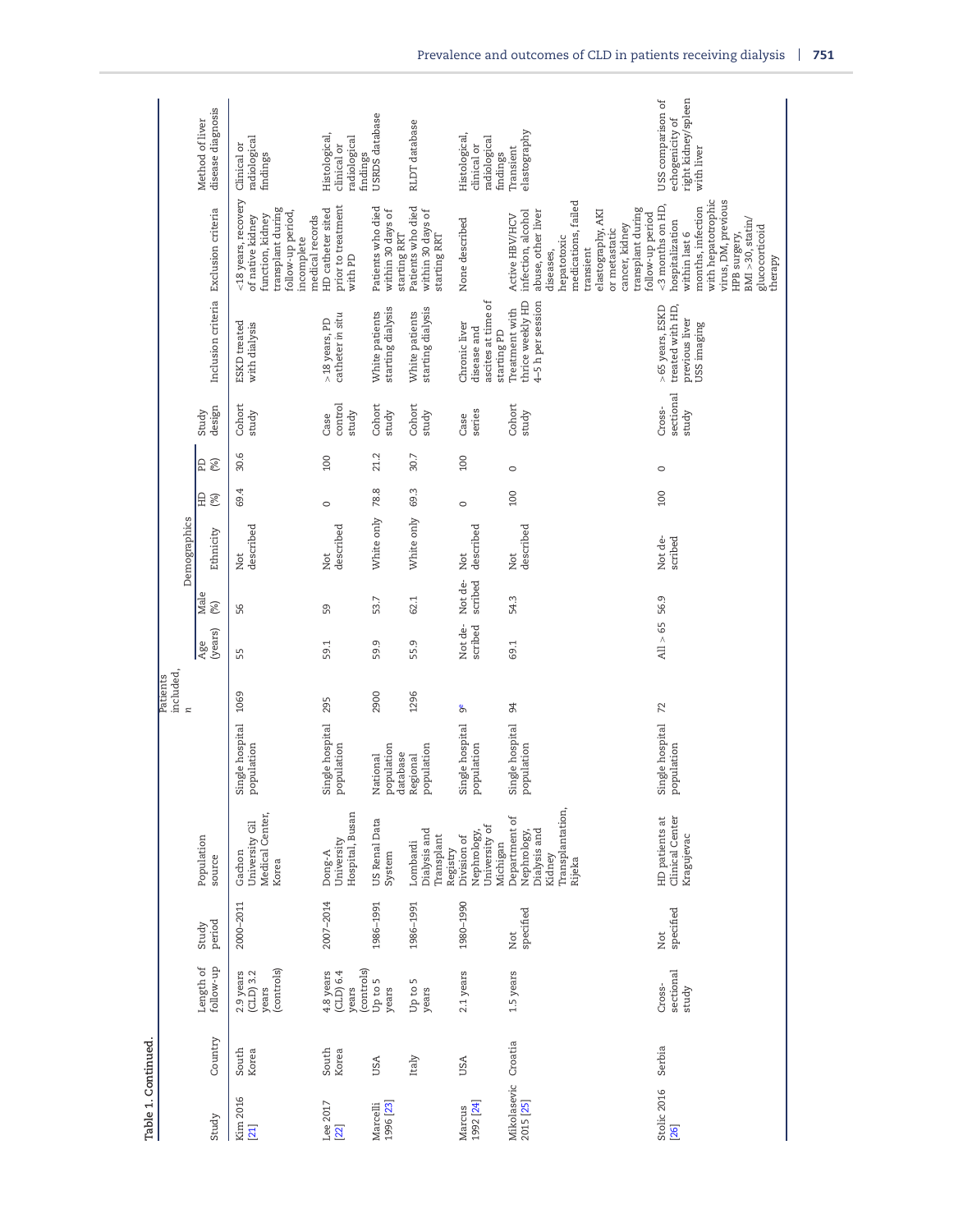|                       |         |                                     |           |                                                                                                                                                                                                                                                                                                                                                                                                                                                                                                                                                                                                                                                                                                                                                                                                                                 |                        | included,<br>Patients |                        |      |                  |              |          |                              |                                                |                                                                                                                                        |                                         |
|-----------------------|---------|-------------------------------------|-----------|---------------------------------------------------------------------------------------------------------------------------------------------------------------------------------------------------------------------------------------------------------------------------------------------------------------------------------------------------------------------------------------------------------------------------------------------------------------------------------------------------------------------------------------------------------------------------------------------------------------------------------------------------------------------------------------------------------------------------------------------------------------------------------------------------------------------------------|------------------------|-----------------------|------------------------|------|------------------|--------------|----------|------------------------------|------------------------------------------------|----------------------------------------------------------------------------------------------------------------------------------------|-----------------------------------------|
|                       |         |                                     |           |                                                                                                                                                                                                                                                                                                                                                                                                                                                                                                                                                                                                                                                                                                                                                                                                                                 |                        |                       |                        |      | Demographics     |              |          |                              |                                                |                                                                                                                                        |                                         |
| Study                 | Country | follow-up period<br>Length of Study |           | Population<br>source                                                                                                                                                                                                                                                                                                                                                                                                                                                                                                                                                                                                                                                                                                                                                                                                            |                        |                       | $(years)$ $(%)$<br>Age | Male | Ethnicity        | $\Xi$<br>(%) | E<br>(%) | design<br>Study              | Inclusion criteria Exclusion criteria          |                                                                                                                                        | disease diagnosis<br>Method of liver    |
| Nakayama<br>2000 [28] | Japan   | 6 years                             | 1993-1999 | centres mostly in<br>16 dialysis<br>Tokyo                                                                                                                                                                                                                                                                                                                                                                                                                                                                                                                                                                                                                                                                                                                                                                                       | population<br>Regional | 1470                  | 55.4                   | 60.5 | described<br>Not | <b>DOI</b>   |          | Cohort<br>study              | <b>ESKD</b> treated<br>with HD                 | None described                                                                                                                         | radiological<br>Clinical or<br>findings |
| 2021 [27]<br>Behairy  | Egypt   | sectional<br>Cross-<br>study        | 2018-2019 | 2 dialysis centres<br>.n Egypt                                                                                                                                                                                                                                                                                                                                                                                                                                                                                                                                                                                                                                                                                                                                                                                                  | population<br>Regional | 50                    | 48.6                   | 8    | described<br>Not | <b>DOI</b>   | C        | sectional<br>Cross-<br>study | >18 years, thrice HBV/HCV/HIV<br>h per session | intake, diabetes<br>drugs known to<br>induce liver<br>$BMI > 30$ , use of<br>disease, alcohol<br>known liver<br>mellitus,<br>steatosis | elastography<br>Transient               |
|                       |         |                                     |           | $^6$ A total of 9 patients included in the final analysis with prevalence data calculated from information about the total number of records reviewed (n = 465).<br>a total of 425 patients included in final analyses however prevalence data based on data from 9975 patients prior to propensity matching.<br>A total of 1395 patients included in final analyses, however group selected from 5365 patients prior to propensity matching.<br>Where data from Chien et al. [16] are also analysed, these data have not been included due to risk of double counting. $\,$<br>$^4$ A total of 41 controls and 21 cirrhotic PD patients included in the final analysis from 381 patients prior to matching.<br>°A total of 60 controls and 30 cirrhotic PD patients included in the final analysis from 728 prior to matching. |                        |                       |                        |      |                  |              |          |                              |                                                |                                                                                                                                        |                                         |

<span id="page-5-3"></span><span id="page-5-2"></span><span id="page-5-1"></span><span id="page-5-0"></span>**Table 1. Continued.**

Table 1. Continued.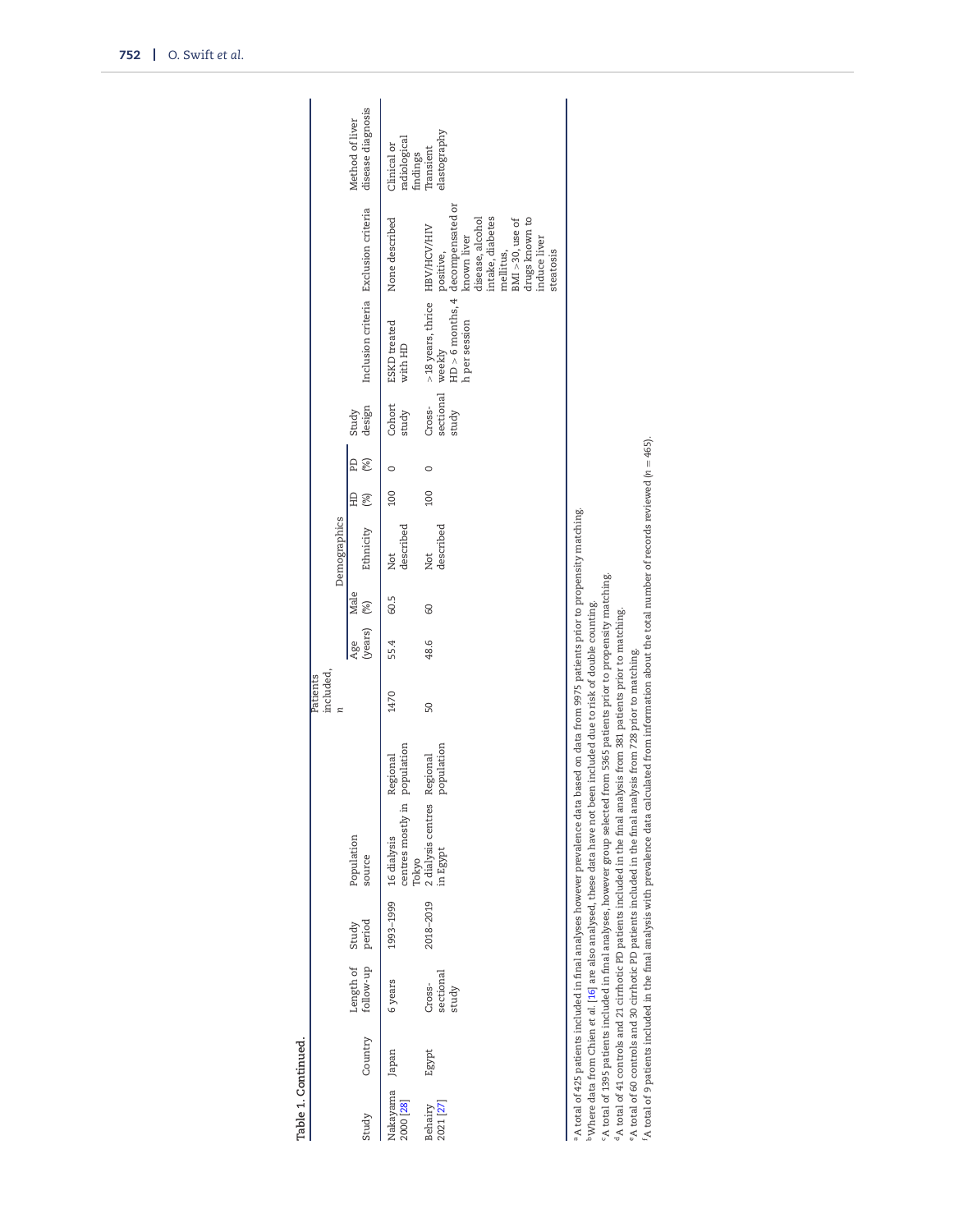<span id="page-6-0"></span>

| Study or<br>subgroup                                                                                                                        | Prevalence<br>$(\% )$ | <b>SE</b> | , n   | Cirrhosis No cirrhosis Weight<br>$\cdot$ n | (%)  | Prevalence (%)<br>IV, random (95% CI) | Year | Prevalence (%)<br>IV, random (95% CI) |
|---------------------------------------------------------------------------------------------------------------------------------------------|-----------------------|-----------|-------|--------------------------------------------|------|---------------------------------------|------|---------------------------------------|
| Haemodialysis                                                                                                                               |                       |           |       |                                            |      |                                       |      |                                       |
| Nakayama                                                                                                                                    | 3.53                  | 0.48      | 52    | 1418                                       | 7.8  | $3.53(2.59 - 4.47)$                   | 2000 |                                       |
| Espinosa                                                                                                                                    | 5.71                  | 1.75      | 10    | 165                                        | 4.8  | $5.71(2.28 - 9.14)$                   | 2001 |                                       |
| Chien                                                                                                                                       | 6.23                  | 0.23      | 703   | 10590                                      | 8.1  | $6.23(5.78 - 6.68)$                   | 2012 |                                       |
| Kim                                                                                                                                         | 4.45                  | 0.75      | 33    | 709                                        | 7.3  | 4.45 (2.98-5.92)                      | 2016 |                                       |
| Artru                                                                                                                                       | 3.97                  | 0.22      | 304   | 7354                                       | 8.1  | $3.97(3.54 - 4.40)$                   | 2019 |                                       |
| Deshpande                                                                                                                                   | 6.74                  | 0.05      | 19661 | 291663                                     | 8.2  | $6.74(6.64 - 6.84)$                   | 2019 |                                       |
| Subtotal (95% CI)                                                                                                                           |                       |           | 20763 | 311899                                     | 44.3 | $5.09(3.77 - 6.41)$                   |      |                                       |
| Heterogeneity: $\tau^2$ = 2.30; $\gamma^2$ = 201.56; df = 5 (P < 0.00001); $I^2$ = 98%<br>Test for overall effect: $Z = 7.58$ (P < 0.00001) |                       |           |       |                                            |      |                                       |      |                                       |
| <b>Peritoneal dialysis</b>                                                                                                                  |                       |           |       |                                            |      |                                       |      |                                       |
| Marcus                                                                                                                                      | 1.94                  | 0.64      | 9     | 456                                        | 7.5  | $1.94(0.69 - 3.19)$                   | 1992 |                                       |
| De Vecchi                                                                                                                                   | 5.51                  | 1.17      | 21    | 360                                        | 6.3  | $5.51(3.22 - 7.80)$                   | 2002 |                                       |
| Huang                                                                                                                                       | 4.12                  | 0.74      | 30    | 698                                        | 7.3  | $4.12(2.67 - 5.57)$                   | 2011 |                                       |
| Chien                                                                                                                                       | 5.26                  | 0.81      | 40    | 721                                        | 7.1  | $5.26(3.67 - 6.85)$                   | 2012 |                                       |
| <b>Kim</b>                                                                                                                                  | 3.36                  | 1         | 11    | 316                                        | 6.7  | $3.36(1.40 - 5.32)$                   | 2016 |                                       |
| Lee                                                                                                                                         | 11.18                 | 1.84      | 33    | 262                                        | 4.6  | 11.18 (7.57-14.79)                    | 2017 |                                       |
| Subtotal (95% CI)                                                                                                                           |                       |           | 144   | 2813                                       | 39.5 | 4.81 (2.99-6.63)                      |      |                                       |
| Heterogeneity: $\tau^2 = 4.10$ ; $\chi^2 = 30.10$ ; df = 5 (P < 0.00001); $I^2 = 83\%$<br>Test for overall effect: $Z = 5.18$ (P < 0.00001) |                       |           |       |                                            |      |                                       |      |                                       |
| Mixed haemodialysis and peritoneal dialysis populations                                                                                     |                       |           |       |                                            |      |                                       |      |                                       |
| Marcelli                                                                                                                                    | 1.86                  | 0.21      | 78    | 4118                                       | 8.1  | $1.86(1.45 - 2.27)$                   | 1996 |                                       |
| Che-Yi                                                                                                                                      | 5.39                  | 0.23      | 538   | 9437                                       | 8.1  | $5.39(4.94 - 5.84)$                   | 2016 |                                       |
| Subtotal (95% CI)                                                                                                                           |                       |           | 616   | 13555                                      | 16.2 | $3.62(0.16 - 7.08)$                   |      |                                       |
| Heterogeneity: $\tau^2$ = 6.18; $\chi^2$ = 128.46; df = 1 (P < 0.00001); $I^2$ = 99%<br>Test for overall effect: $Z = 2.05$ (P = 0.04)      |                       |           |       |                                            |      |                                       |      |                                       |
| Total (95% CI)                                                                                                                              |                       |           | 21523 | 328267                                     | 100  | $4.75(3.57 - 5.93)$                   |      |                                       |
| Heterogeneity: $\tau^2 = 4.44$ ; $\chi^2 = 763.47$ ; df = 13 (P < 0.00001); $I^2 = 98\%$                                                    |                       |           |       |                                            |      |                                       |      |                                       |
| Test for overall effect: $Z = 7.88$ (P < 0.00001)                                                                                           |                       |           |       |                                            |      |                                       |      | 10<br>5                               |
| Test for subgroup differences: $\chi^2 = 0.61$ ; df = 2 (P = 0.74); $I^2 = 0\%$                                                             |                       |           |       |                                            |      |                                       |      | Prevalence of cirrhosis               |

**FIGURE 2:** Prevalence of cirrhosis in dialysis patients by modality. SE: standard error; IV: inverse variance; df: degrees of freedom; I2: total variability due to heterogeneity.

# <span id="page-6-1"></span>**Table 2. Severity of cirrhosis in ESKD patients**

| Study                                     |              | Child-Pugh A, n | Child-Pugh B, n | Child-Pugh C, n | Total, N |
|-------------------------------------------|--------------|-----------------|-----------------|-----------------|----------|
| Haemodialysis                             |              |                 |                 |                 |          |
| Che-Yi 2016 [15] (HD cohort) <sup>a</sup> |              | 199             | 59              | 82              | 340      |
| Kim 2016 [21] (HD cohort)                 |              | 15              | 13              | 5               | 33       |
| Artru 2019 [14]                           |              | 150             | 52              | 11              | 213      |
|                                           | Subtotal (n) | 364             | 124             | 98              | 586      |
|                                           | %            | 62              | 21              | 17              |          |
| Peritoneal dialysis                       |              |                 |                 |                 |          |
| Marcus 1992 [24]                          |              | 0               | 7               | $\overline{2}$  | 9        |
| De Vecchi 2002 [17]                       |              | 10              | 5               | 6               | 21       |
| Huang 2011 [20]                           |              | 16              | 12              |                 | 30       |
| Che-Yi 2016 [15] (PD cohort) <sup>a</sup> |              | 48              | 17              | 20              | 85       |
| Kim 2016 [21] (PD cohort)                 |              | 6               | 3               | 2               | 11       |
| Lee 2017 [22]                             |              | 20              | 10              | 3               | 33       |
|                                           | Subtotal (n) | 100             | 54              | 35              | 189      |
|                                           | %            | 53              | 29              | 18              |          |
| Total                                     |              | 464             | 178             | 133             | 775      |
| % Overall                                 |              | 60              | 23              | 17              |          |

<span id="page-6-2"></span>aData on severity only provided for CMUH cohort.

The overall prevalence of NAFLD across studies using a random effects model was 55% (Figure [3\)](#page-7-1). Heterogeneity across these studies was low ( $I^2 = 0\%$ ). It was not possible to perform sensitivity analyses for this subgroup, as all studies exhibited a high risk of bias.

# **Mortality risk and the effect of CLD in ESKD receiving dialysis**

Patients with CLD had a >2-fold higher likelihood of mortality compared with those without CLD [OR 2.19 (95% CI 1.39–3.45)]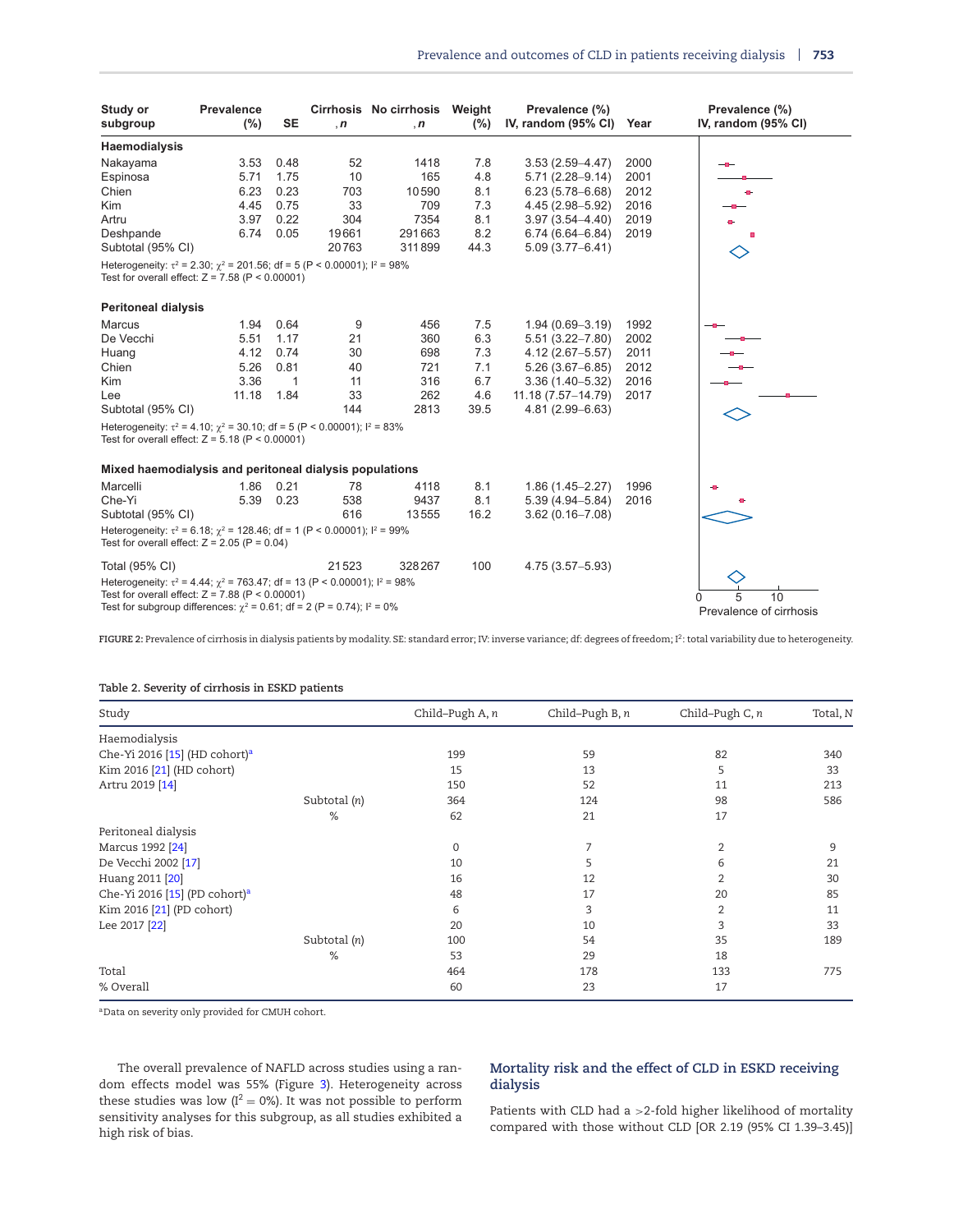#### <span id="page-7-0"></span>**Table 3. Aetiology of cirrhosis in ESKD patients**

|                                   |              |        |              |             | Multifactorial disease |              |                |          |
|-----------------------------------|--------------|--------|--------------|-------------|------------------------|--------------|----------------|----------|
|                                   |              |        |              |             | (HBV/HCV/ArLD          |              |                |          |
| Study                             |              | HBV, n | HCV, n       | ArLD, n     | combination), n        | Other, n     | Unknown, n     | Total, N |
| Haemodialysis                     |              |        |              |             |                        |              |                |          |
| Espinosa 2001 [19]                |              |        | 9            |             | 1                      |              |                | 10       |
| Che-Yi 2016 [15] (HD              |              | 500    | 478          | 253         |                        |              | 225            | 1456     |
| cohort-full dataset) <sup>a</sup> |              |        |              |             |                        |              |                |          |
| Kim 2016 [21] (HD cohort)         |              | 25     |              | 5           | 3                      |              |                | 33       |
|                                   | Subtotal (n) | 525    | 487          | 258         | 4                      |              | 225            | 1499     |
|                                   | %            | 35     | 32           | 17          | $<$ 1                  |              | 15             |          |
| Peritoneal dialysis               |              |        |              |             |                        |              |                |          |
| Che-Yi 2016 [15] (PD              |              | 117    | 117          | 66          |                        |              | 64             | 364      |
| cohort-full dataset) <sup>a</sup> |              |        |              |             |                        |              |                |          |
| De Vecchi 2002 [17]               |              | 4      | 9            | 1           | 2                      |              | 5              | 21       |
| Kim 2016 [21] (PD cohort)         |              | 8      | $\mathbf{1}$ | $\mathbf 0$ | $\overline{2}$         |              |                | 11       |
| Lee 2017 [22]                     |              | 16     | 9            | 5           |                        |              | 3              | 33       |
| Marcus 1992 [24]                  |              | 1      |              | 5           |                        | 1            | $\overline{2}$ | 9        |
|                                   | Subtotal (n) | 146    | 136          | 77          | 4                      | $\mathbf{1}$ | 74             | 438      |
|                                   | %            | 33     | 31           | 18          | $<$ 1                  | $<$ 1        | 17             |          |
| Total                             |              | 671    | 623          | 335         | 8                      | $\mathbf{1}$ | 299            | 1937     |
| Overall %                         |              | 35     | 32           | 17          | $<$ 1                  | $<$ 1        | 15             |          |
|                                   |              |        |              |             |                        |              |                |          |

HBV: hepatitis B; HCV: hepatitis C; ArLD: alcohol-related liver disease.

<span id="page-7-2"></span>aAll Che-Yi data included (no risk of duplication).

Data from Artru, Deshpande, Nakayama, Huang excluded as incomplete data set on aetiology of cirrhosis.

<span id="page-7-1"></span>

| Study or<br>subgroup | <b>Prevalence</b><br>(%)                                                                                                                  | <b>SE</b> | <b>NAFLD</b><br>Total | <b>No NAFLD</b><br>Total | Weight<br>(%) | Prevalence (%)<br>IV, random $(95\% \text{ Cl})$ | Year | Prevalence (%)<br>IV, random $(95\% \text{ Cl})$ |
|----------------------|-------------------------------------------------------------------------------------------------------------------------------------------|-----------|-----------------------|--------------------------|---------------|--------------------------------------------------|------|--------------------------------------------------|
| Mikolasevic          | 56.38                                                                                                                                     | 5.11      | 53                    | 41                       | 43.7          | 56.38 (46.36-66.40)                              | 2015 |                                                  |
| Stolic               | 51.39                                                                                                                                     | 5.89      | 37                    | 35                       | 32.9          | 51.39 (39.85-62.93)                              | 2016 | $-$ n $-$                                        |
| Behairy              | 58                                                                                                                                        | 6.98      | 29                    | 21                       | 23.4          | 58.00 (44.32-71.68)                              | 2021 | $-$ 0 $-$                                        |
| Total (95% CI)       |                                                                                                                                           |           | 119                   | 97                       | 100           | 55.12 (48.50-61.74)                              |      | ◇                                                |
|                      | Heterogeneity: $\tau^2 = 0.00$ ; $\gamma^2 = 0.63$ ; df = 2 (P = 0.73); $l^2 = 0\%$<br>Test for overall effect: $Z = 16.32$ (P < 0.00001) |           |                       |                          |               |                                                  |      | 100<br>50<br>Prevalence of NAFLD                 |

**FIGURE 3:** Prevalence of NAFLD in dialysis patients. SE: standard error; IV: inverse variance; df: degrees of freedom; I2: total variability due to heterogeneity.

(Figure [4\)](#page-8-0). In the cirrhosis group, the OR for death was 1.90 (95% CI 1.20–3.00) and in the NAFLD group (one study), the OR for death was 18.78 (95% CI 4.11–85.82) (Figure [4\)](#page-8-0). The heterogeneity observed in the analyses for the cirrhosis group was high (I<sup>2</sup> = 88%) and remained so (I<sup>2</sup> = 88%) in the sensitivity analysis, which excluded outlier studies [\[19,](#page-10-13) [20\]](#page-10-10), with minimal change in the OR for death (Supplemental Table S4). Data on the mortality risk of cirrhosis among dialysis patients were also described in three other studies [\[16,](#page-10-9) [21,](#page-10-20) [23\]](#page-10-19), but these data were excluded, as the raw data were unobtainable. In these three studies, cirrhosis conferred a significant increased risk of mortality, despite adjustment for other comorbidities. The severity of cirrhosis and its relationship with mortality were measured in four studies [\[14,](#page-10-1) [15,](#page-10-8) [17,](#page-10-12) [24\]](#page-10-17). An increasing severity of cirrhosis (classified by the Child–Pugh score or the presence of liver disease decompensation) was associated with increased mortality in the studies where this information was available (Supplemental Table S5).

Patients with cirrhosis had an increased risk of death compared with those without, from infection [OR 2.17 (95% CI 1.51–3.11)], cancer (including hepatocellular carcinoma) [OR 5.42 (95% CI 1.01–28.96)] and liver disease [OR 28.46 (95% CI 16.52–49.03)], but not from cardiovascular disease [OR 0.96 (95% CI 0.54–1.73)] (Supplemental Figure S1).

# **Risk factors**

Both hepatitis B [OR 13.47 (95% CI 1.37–132.55)] and hepatitis C [OR 7.05 (95% CI 4.00–12.45)] conferred an increased risk of cirrhosis, although this was not the case with DM [OR 1.19 (95% CI 0.97–1.46)] (Supplemental Figure S2).

#### **Moderator analyses**

Meta-regression was performed to consider the effect of age, gender, study size and year of study publication on cirrhosis prevalence in dialysis patients (Supplemental Figures S4– S7). The year of study publication was significantly associated with cirrhosis prevalence ( $P = 0.027$ ), with increasing prevalence found in more recently published studies. Age, gender and study size were not significantly associated with cirrhosis prevalence. Other moderator analyses planned a priori were not performed due to the small number of studies assessing the variables of interest [\[34\]](#page-10-21).

#### **Assessment for publication bias**

Publication biases were considered by examining funnel plot asymmetry (Supplemental Figure S8). There was no evidence of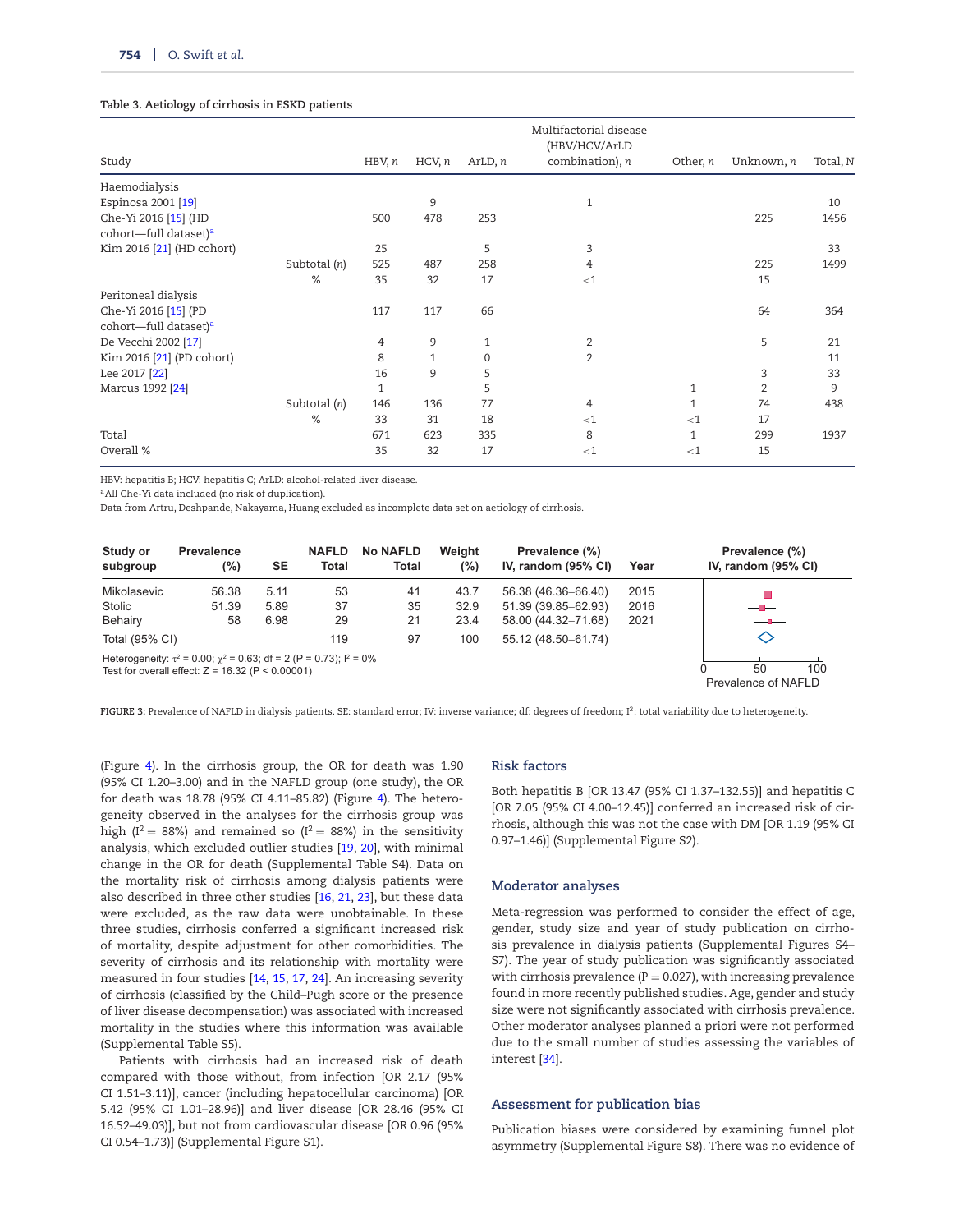<span id="page-8-0"></span>

| Study or                                                                                                                                                                                                                          |               | <b>CLD</b>   |                | <b>No CLD</b> | Weight | <b>OR</b>            | <b>OR</b>                                      |     |
|-----------------------------------------------------------------------------------------------------------------------------------------------------------------------------------------------------------------------------------|---------------|--------------|----------------|---------------|--------|----------------------|------------------------------------------------|-----|
| subgroup                                                                                                                                                                                                                          | <b>Events</b> | <b>Total</b> | <b>Events</b>  | <b>Total</b>  | (% )   | M-H, random (95% CI) | M-H, random (95% CI)                           |     |
| <b>Cirrhosis</b>                                                                                                                                                                                                                  |               |              |                |               |        |                      |                                                |     |
| Artru                                                                                                                                                                                                                             | 129           | 304          | 1934           | 7354          | 20.4   | $2.07(1.64 - 2.61)$  |                                                |     |
| Deshpande                                                                                                                                                                                                                         | 9765          | 19661        | 60641          | 272002        | 21.5   | $3.44(3.34 - 3.54)$  |                                                |     |
| De Vecchi                                                                                                                                                                                                                         | 7             | 21           | 10             | 41            | 9.0    | $1.55(0.49 - 4.91)$  |                                                |     |
| Espinosa                                                                                                                                                                                                                          | 10            | 10           | 71             | 165           | 2.3    | 27.76 (1.60-481.57)  |                                                |     |
| Huang                                                                                                                                                                                                                             | 14            | 30           | 40             | 60            | 11.8   | $0.44(0.18 - 1.07)$  |                                                |     |
| <b>Kim</b>                                                                                                                                                                                                                        | 21            | 44           | 277            | 1025          | 15.6   | $2.47(1.34 - 4.53)$  |                                                |     |
| Lee                                                                                                                                                                                                                               | 10            | 33           | 70             | 262           | 13.1   | $1.19(0.54 - 2.63)$  |                                                |     |
| Subtotal (95% CI)                                                                                                                                                                                                                 |               | 20103        |                | 280909        | 93.7   | $1.90(1.20 - 3.00)$  |                                                |     |
| <b>Total events</b>                                                                                                                                                                                                               | 9956          |              | 63043          |               |        |                      |                                                |     |
| Heterogeneity: $\tau^2$ = 0.23; $\gamma^2$ = 49.90; df = 6 (P < 0.00001); $l^2$ = 88%<br>Test for overall effect: $Z = 2.73$ (P < 0.006)<br><b>NAFLD</b>                                                                          |               |              |                |               |        |                      |                                                |     |
| Mikolasevic                                                                                                                                                                                                                       | 26            | 53           | 2              | 41            | 6.3    | 18.78 (4.11-85.82)   |                                                |     |
| Subtotal (95% CI)                                                                                                                                                                                                                 |               | 53           |                | 41            | 6.3    | 18.78 (4.11-85.82)   |                                                |     |
| <b>Total events</b>                                                                                                                                                                                                               | 26            |              | $\overline{2}$ |               |        |                      |                                                |     |
| Heterogeneity: not applicable<br>Test for overall effect: $Z = 3.78$ (P = 0.0002)                                                                                                                                                 |               |              |                |               |        |                      |                                                |     |
| Total (95% CI)<br><b>Total events</b>                                                                                                                                                                                             | 9982          | 20156        | 63045          | 280950        | 100    | $2.19(1.39 - 3.45)$  |                                                |     |
| Heterogeneity: $\tau^2 = 0.25$ ; $\gamma^2 = 54.76$ ; df = 7 (P < 0.00001); $I^2 = 87\%$<br>Test for overall effect: $Z = 3.36$ (P = 0.0008)<br>Test for subgroup differences: $\chi^2$ = 8.02; df = 1 (P = 0.005); $I^2$ = 87.5% |               |              |                |               |        | 0.01                 | 0.1<br>10<br>Favours [CLD]<br>Favours [No CLD] | 100 |

**FIGURE 4:** Association between death in dialysis patients with and without cirrhosis or NAFLD. M-H: Mantel–Haenszel; df: degrees of freedom; I2: total variability due to heterogeneity.

publication bias in the reporting of CLD across studies (Egger regression test  $P = 0.058$ ).

# **DISCUSSION**

This systematic review and meta-analysis assessed the prevalence of CLD in patients treated with dialysis. Risk factors for CLD in dialysis patients were explored, along with associations with all-cause mortality and cardiovascular, infectious, cancer and liver mortality. Cirrhosis and NAFLD prevalence was 5 and 55%, respectively. Outcomes for dialysis patients with CLD were worse, with a >2-fold higher likelihood of mortality for patients with CLD compared with those without.

We found a stronger association with mortality for NAFLD than for cirrhosis, although this should be interpreted with significant caution. It is based on data from a single study with a high risk of bias and small sample size (Figure [4\)](#page-8-0). Patients with cirrhosis were at increased risk of death from infection, cancer and liver disease, but not from cardiovascular disease. In most studies, the exact cause of liver death was not detailed.

Risk of infectious death in cirrhosis patients receiving dialysis was lower than previously described among all patients with cirrhosis [\[35\]](#page-10-22). This may relate to high rates of infectious death among dialysis patients without cirrhosis. Additionally, deaths attributed to liver disease may have been due to bacterial infection, a well-recognized trigger for liver decompensation [\[36\]](#page-10-23).

Interestingly, DM did not confer an increased risk of cirrhosis, although there was a trend towards significance. The high rates of hepatitis observed in these populations may have masked the impact of DM.

It is currently unclear what proportion of dialysis patients have undiagnosed CLD. Liver enzymes are often normal in advanced CLD [\[37\]](#page-10-24), and the majority of patients with NASH in the general population remain undiagnosed [\[38\]](#page-10-25). The difficulties in obtaining a diagnosis of CLD and the impact of the method of liver disease diagnosis on coded diagnostic information may explain the high level of heterogeneity observed across studies. This may be a factor in the differences in prevalence rates of cirrhosis observed in two of the largest studies in this analysis. The prevalence was 4.0% (95% CI 3.5–4.4) in Artru *et al*. [\[14\]](#page-10-1) but was 6.7% (95% CI 6.6–6.8) in Deshpande *et al*. [\[18\]](#page-10-16). Differences in dialysis vintage may also be an important factor. This parameter was reported in five studies [\[19,](#page-10-13) [22,](#page-10-11) [25,](#page-10-14) [26,](#page-10-15) [28\]](#page-10-2) and ranged between 5 and 7 years.

In patients not on dialysis, Child–Pugh A cirrhosis is associated with better outcomes and Child–Pugh C cirrhosis with the worst [\[39,](#page-10-26) [40\]](#page-10-27). An increasing severity of cirrhosis in patients with ESKD, as evidenced by a higher Child–Pugh classification or the presence of decompensated liver disease, was similarly associated with poorer outcomes. Furthermore, patients with decompensated cirrhosis with coexistent advanced kidney disease (e.g. those with hepatorenal syndrome) have a very poor short-term prognosis without liver transplantation [\[41\]](#page-10-28) and may not have survived the minimum period on dialysis to meet study inclusion criteria. This may have led to an underestimation of survival rates in this systematic review, as six studies included in this review considered only patients who had been dialysing for a minimum period of 30 days–6 months [\[15,](#page-10-8) [16,](#page-10-9) [19,](#page-10-13) [23,](#page-10-19) [26,](#page-10-15) [27\]](#page-10-18). Other studies that abstracted registry data may not have included inpatients initiating dialysis who did not survive to hospital discharge. In addition, patients with decompensated cirrhosis may not have been deemed suitable for long-term dialysis if they were not considered potential candidates for liver transplantation.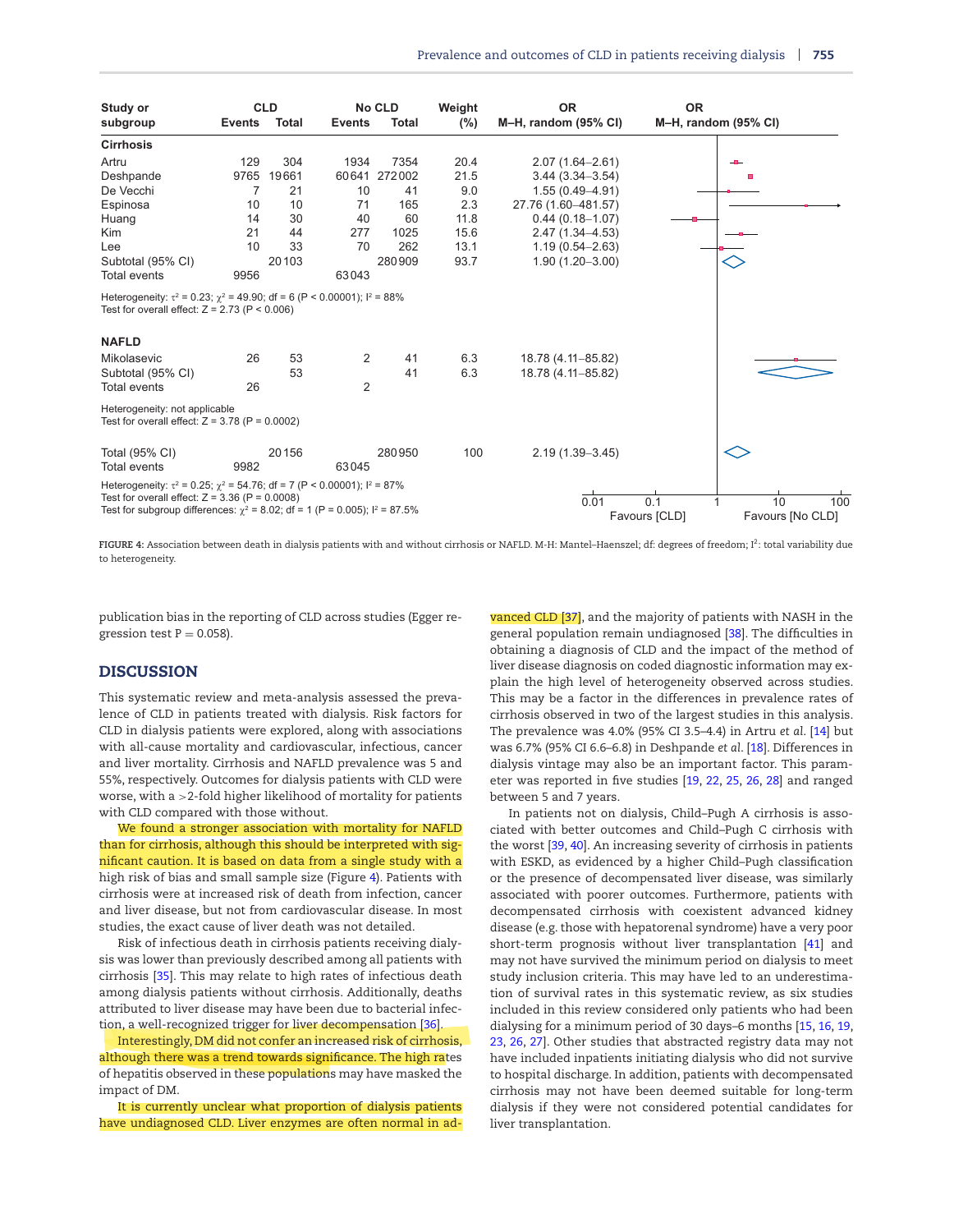Where the cause of liver disease was available, two-thirds had cirrhosis secondary to hepatitis B or C, although these analyses were influenced by the results of a large Taiwanese data set [\[15\]](#page-10-8). As a result, hepatitis B and C were the most relevant factors for the development of cirrhosis in dialysis patients in this systematic review. However, these results may not be generalizable to current populations where patients are now vaccinated against hepatitis B virus and treatments to eradicate hepatitis C are easily accessible.

There were no data on NASH cirrhosis or obesity, despite the increasing impact of these conditions on the global burden of CLD [\[42\]](#page-10-29). Therefore the impact of NASH cirrhosis among dialysis populations remains to be determined. Three articles with small sample sizes reported on the prevalence of NAFLD in the dialysis setting and indicated that the prevalence of NAFLD in dialysis patients was greater than that in the general population [\[2\]](#page-9-1). The true prevalence of NAFLD may be even higher in dialysis populations, as two of these three studies excluded patients with obesity and DM [\[26,](#page-10-15) [27\]](#page-10-18). It was not possible to establish NAFLD as a risk factor for cardiovascular mortality as part of this study due to insufficient data.

The studies involving patients with cirrhosis and ESKD exhibited significant heterogeneity. This is likely to have been influenced by reporter bias, the variation in the prevalence of cirrhosis and hepatitis B and C in the populations studied based on geographical location, variations in follow-up times and the different study sample sizes. No significant evidence of publication bias was identified. Sensitivity analyses that excluded the studies with a high risk of bias did not alter heterogeneity or interpretation of the overall data on cirrhosis prevalence. It was not possible to perform moderator analyses to adequately explore possible factors that may explain the high level of heterogeneity observed (other than age, gender, study size and year of publication), as there was insufficient consistency on the reporting of other characteristics of interest (at least 10 observations per characteristic are recommended for a moderator analysis to be performed) [\[34\]](#page-10-21). The year of study publication was associated with an increasing reported prevalence of cirrhosis, reflecting the increasing numbers of patients with combined kidney and liver dysfunction and potentially improved diagnosis. A requirement for future studies to report on risk factors for liver disease, including DM, obesity and ethnicity, would enable better stratification of patients at high risk of NAFLD and NASH cirrhosis.

This is the first systematic review and meta-analysis to evaluate CLD in dialysis patients.While offering the largest evidence synthesis to date, some caveats apply when interpreting the findings. These mainly relate to the degree of heterogeneity observed across studies, which, as discussed, we could only explore in a limited fashion because of scarce reporting of moderators of interest. Hence some of the analyses outlined in our PROS-PERO preregistration document were not possible to pursue. These included relationships with anaemia, hypoalbuminemia, quality of life, hospital admission and length of hospital stay. All these variables could provide important information about current clinical status, morbidity and patient-reported outcomes. However, the strengths of this review include the provision of evidence-based assessments for the co-occurrence of CLD and ESKD and, importantly, in detailing its impact on mortality in this patient group. The review also highlights important avenues for future research, especially on the impact of NAFLD and NASH in dialysis patients. Both NAFLD and NASH [\[43,](#page-10-30) [44\]](#page-10-31) are associated with DM, obesity, hypertension and systemic inflammation, all of which are commonly encountered in the dialysis population [\[45\]](#page-10-32). Given the high prevalence of NAFLD we

have observed, further investigation is required on the role of NAFLD and NASH in systemic inflammation in ESKD, the risk of developing cirrhosis among dialysis patients with NAFLD and NASH and their impact on outcomes, including mortality.

In conclusion, this systematic review and meta-analysis has demonstrated that CLD is an important comorbidity associated with increased risks of mortality in this already vulnerable patient group. Close collaborative work between nephrologists and hepatologists to manage these patients is required, alongside further studies to identify those at highest risk of developing these complications and to define the additional burdens they impose on dialysis patients.

### **SUPPLEMENTARY DATA**

Supplementary data are available at *[ckj](https://academic.oup.com/ckj/article-lookup/doi/10.1093/ckj/sfab230#rsupplementary-data)* online.

# **CONFLICT OF INTEREST STATEMENT**

None declared. The results presented have not been published previously in whole or part, except in abstract format.

#### **REFERENCES**

- <span id="page-9-0"></span>1. Webster AC, Nagler EV, Morton RL *et al.* Chronic kidney disease. *Lancet* 2017; 389: 1238–1252
- <span id="page-9-1"></span>2. Vernon G, Baranova A, Younossi ZM. Systematic review: the epidemiology and natural history of non-alcoholic fatty liver disease and non-alcoholic steatohepatitis in adults. *Aliment Pharmacol Ther* 2011; 34: 274–285
- <span id="page-9-2"></span>3. Estes C, Razavi H, Loomba R *et al.* Modeling the epidemic of nonalcoholic fatty liver disease demonstrates an exponential increase in burden of disease. *Hepatology* 2018; 67: 123– 133
- <span id="page-9-3"></span>4. Singh S, Allen AM, Wang Z *et al.* Fibrosis progression in nonalcoholic fatty liver vs nonalcoholic steatohepatitis: a systematic review and meta-analysis of paired-biopsy studies. *Clin Gastroenterol Hepatol* 2015; 13: 643–654.e9
- <span id="page-9-4"></span>5. GBD 2017 Cirrhosis Collaborators. The global, regional, and national burden of cirrhosis by cause in 195 countries and territories, 1990–2017: a systematic analysis for the Global Burden of Disease Study 2017. *Lancet Gastroenterol Hepatol* 2020; 5: 245–266
- 6. Hazlehurst JM, Woods C, Marjot T *et al.* Non-alcoholic fatty liver disease and diabetes. *Metabolism* 2016; 65: 1096–1108
- <span id="page-9-5"></span>7. Maurice J, Manousou P. Non-alcoholic fatty liver disease. *Clin Med* 2018; 18: 245–250
- <span id="page-9-6"></span>8. Jadoul M, Bieber BA, Martin P *et al.* Prevalence, incidence, and risk factors for hepatitis C virus infection in hemodialysis patients. *Kidney Int* 2019; 95: 939–947
- 9. Edey M, Barraclough K, Johnson DW. Review article: hepatitis B and dialysis. *Nephrology* 2010; 15: 137–145
- <span id="page-9-7"></span>10. Burdick RA, Bragg-Gresham JL, Woods JD *et al.* Patterns of hepatitis B prevalence and seroconversion in hemodialysis units from three continents: the DOPPS. *Kidney Int* 2003; 63: 2222–2229
- <span id="page-9-8"></span>11. Miles CD, Westphal S, Liapakis A *et al.* Simultaneous liverkidney transplantation: impact on liver transplant patients and the kidney transplant waiting list. *Curr Transplant Rep* 2018; 5: 1–6
- <span id="page-9-9"></span>12. Khan S, Rosner MH. Peritoneal dialysis for patients with end-stage renal disease and liver cirrhosis. *Perit Dial Int* 2018; 38: 397–401